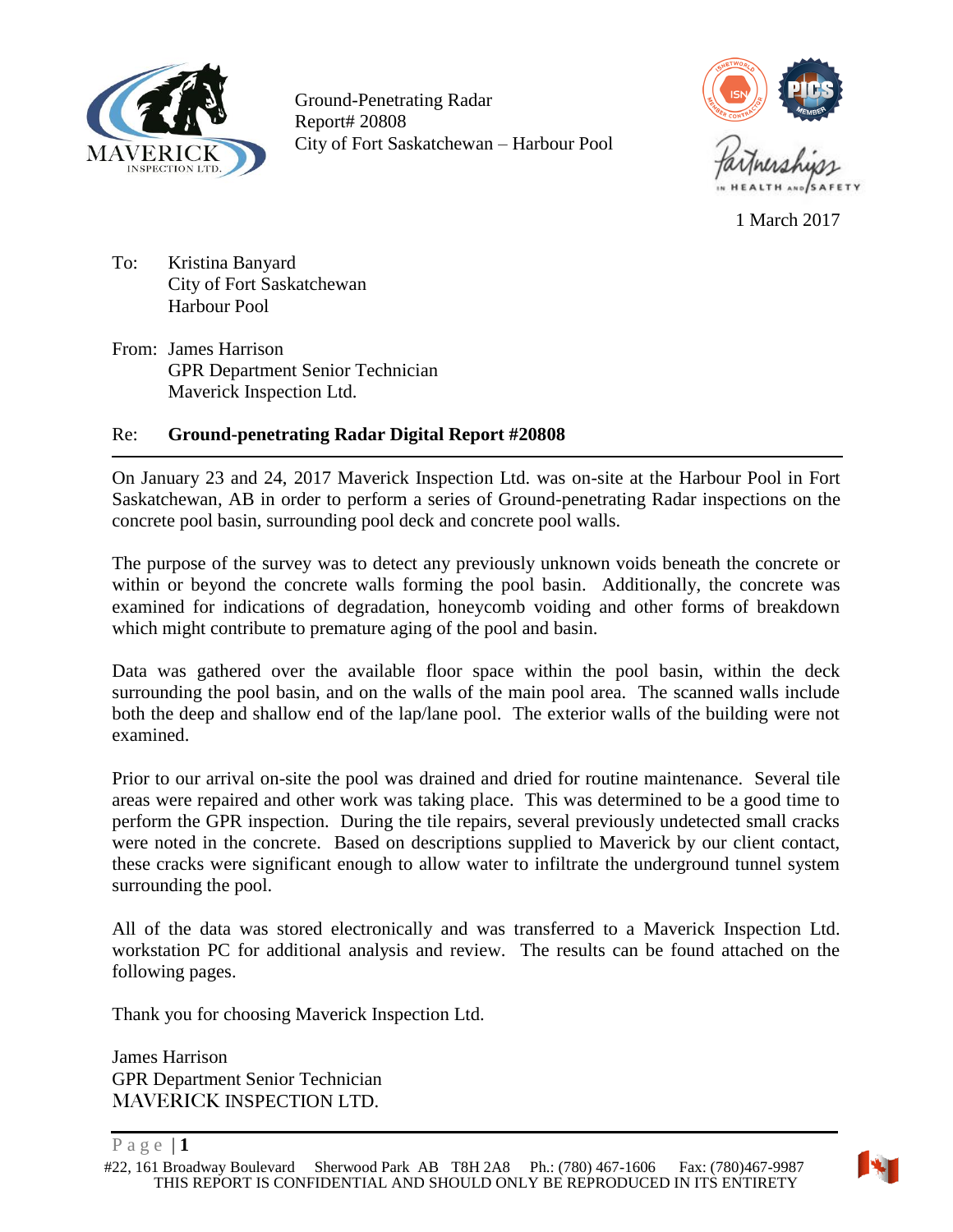



#### <span id="page-1-0"></span>**Summary of Findings**

There is no obvious evidence of subsurface voiding except for those areas with underground tunnels and rooms.

The pool deck surrounding the "island" contains no top surface steel reinforcement bars. The main pool deck contains a regular recurring pattern consistent with rebar or wire-mesh, however this pattern is absent in the area immediately adjacent to the island structure on the west side of the main pool basin. This is one of the areas in which a previously undetected crack was noted during the pool inspection.

The areas which were unexpectedly cracking yielded no obvious causes which were immediately visible to GPR on a first inspection. There are no obvious major flaws and no obvious significant voids detected in these areas.

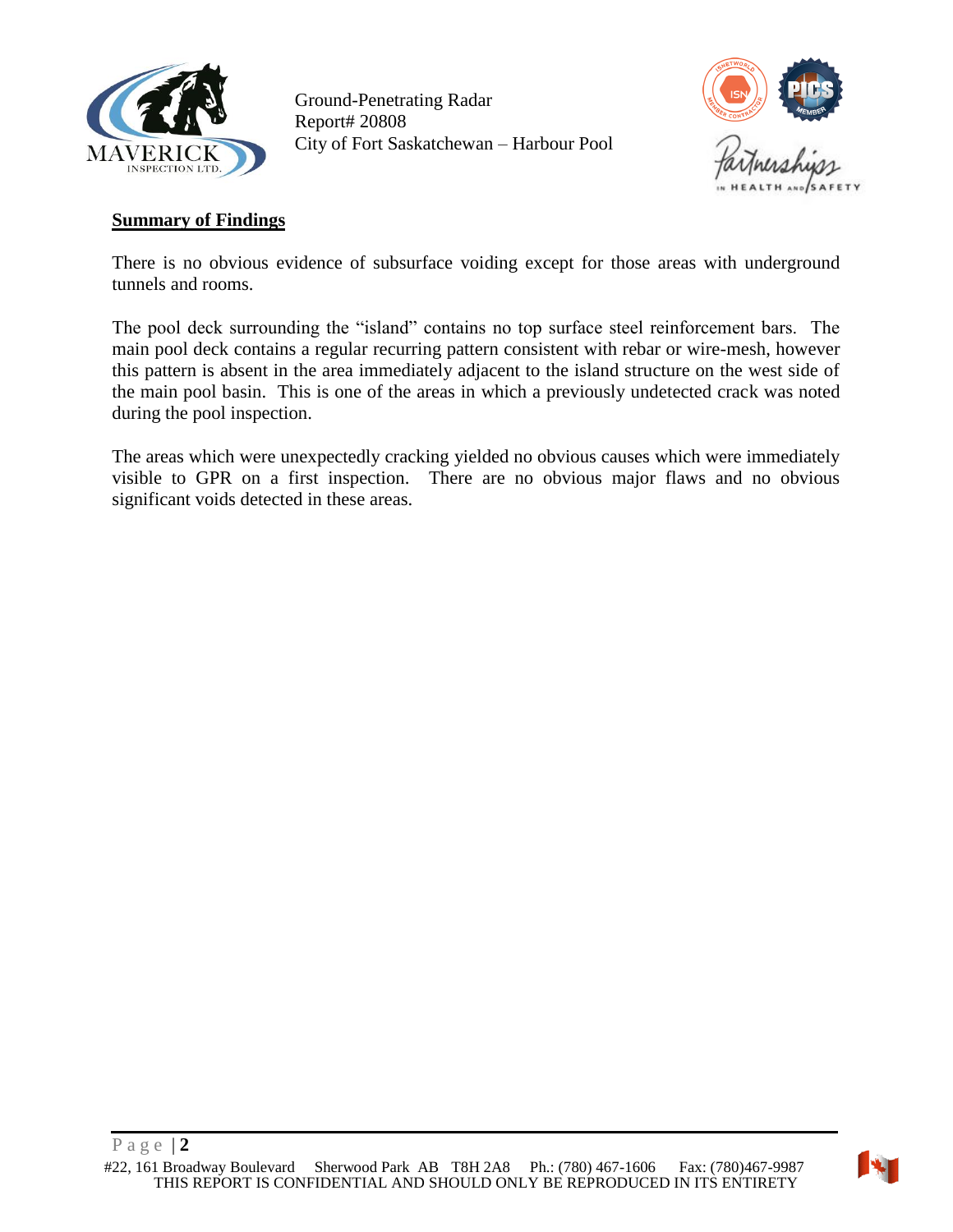



# <span id="page-2-0"></span>**Table of Contents**

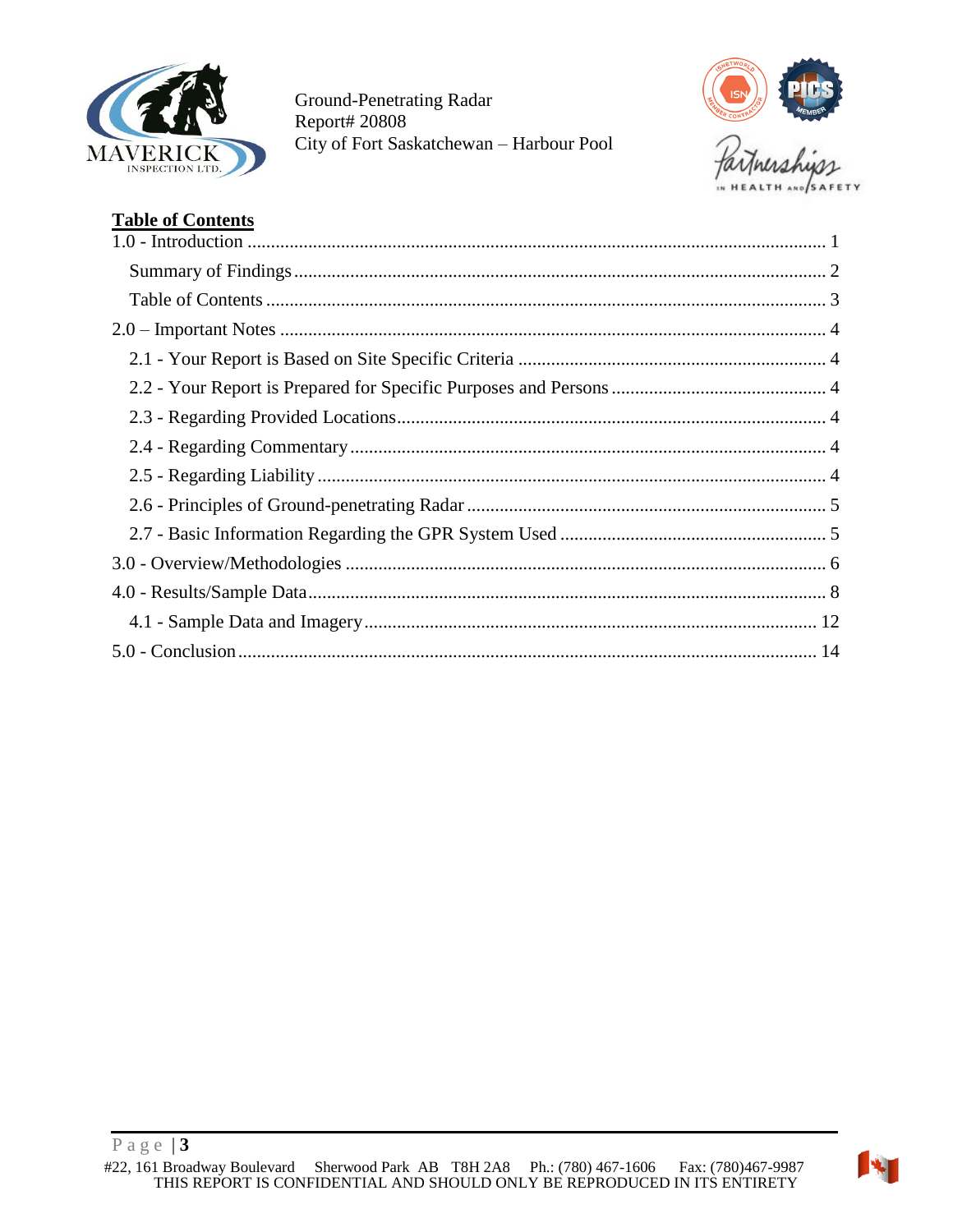



## <span id="page-3-0"></span>**2.0 – Important Notes**

The following points contain important Information Regarding Your Maverick Inspection Ltd. Ground-penetrating Radar Report. These notes have been prepared in order to help understand the limits and intentions of the prepared GPR report.

## <span id="page-3-1"></span>**2.1 - Your Report is Based on Site Specific Criteria**

Your report has been developed on the basis of your unique project specific requirements as understood by Maverick Inspection Ltd. and applies only to the site investigated.

## <span id="page-3-2"></span>**2.2 - Your Report is Prepared for Specific Purposes and Persons**

To avoid misuse of the information contained in your report it is recommended that you confer with Maverick Inspection Ltd. before passing your report on to another party who may not be familiar with the background and purpose of the report. Your report should not be applied to any project other than that originally specified at the time the report was issued.

## <span id="page-3-3"></span>**2.3 - Regarding Provided Locations**

Maverick Inspection Ltd. does not employ land surveyors or engage in the practice of land surveying. All drawings, maps, sketches, coordinates, or other positional information provided by Maverick Inspection is limited by the instrumentation and methodologies employed by our technicians. These instruments and methods are chosen according to the job scope and circumstances on a case-by-case basis. None of the locations provided have been surveyed, and no locations are to be taken as certified or absolute relative to property markers or boundaries. On-site surface markings such as flagging, paint, marker, or tape are always the primary reference for the apparent positions of noted features.

### <span id="page-3-4"></span>**2.4 - Regarding Commentary**

Maverick Inspection Ltd. does not employ engineers or geologists. We focus instead on hiring and training specialized radar technicians. We are not members of APEGA and are not qualified to make engineering calls or suggestions. Any stated opinions and analysis should be reviewed by a qualified engineer with the appropriate background and experience prior to any action being taken based on the results of GPR. Furthermore, the results obtained using GPR are subject to interference and interpretation of signals obtained by electronic devices. Objects should never be considered positively identified or located based on this information, but should be exposed and physically verified.

### <span id="page-3-5"></span>**2.5 - Regarding Liability**

Although GPR is the most accurate subsurface imaging technology available, as with all forms of remote sensing equipment it has limitations and is not 100% accurate. Maverick Inspection Ltd. provides the highest degree of due diligence in data acquisition and report generation. Although the chance of missing any subsurface feature is low, clients shall not hold Maverick Inspection Ltd. responsible for any missed or misidentified subsurface features, objects, or



P a g e | **4**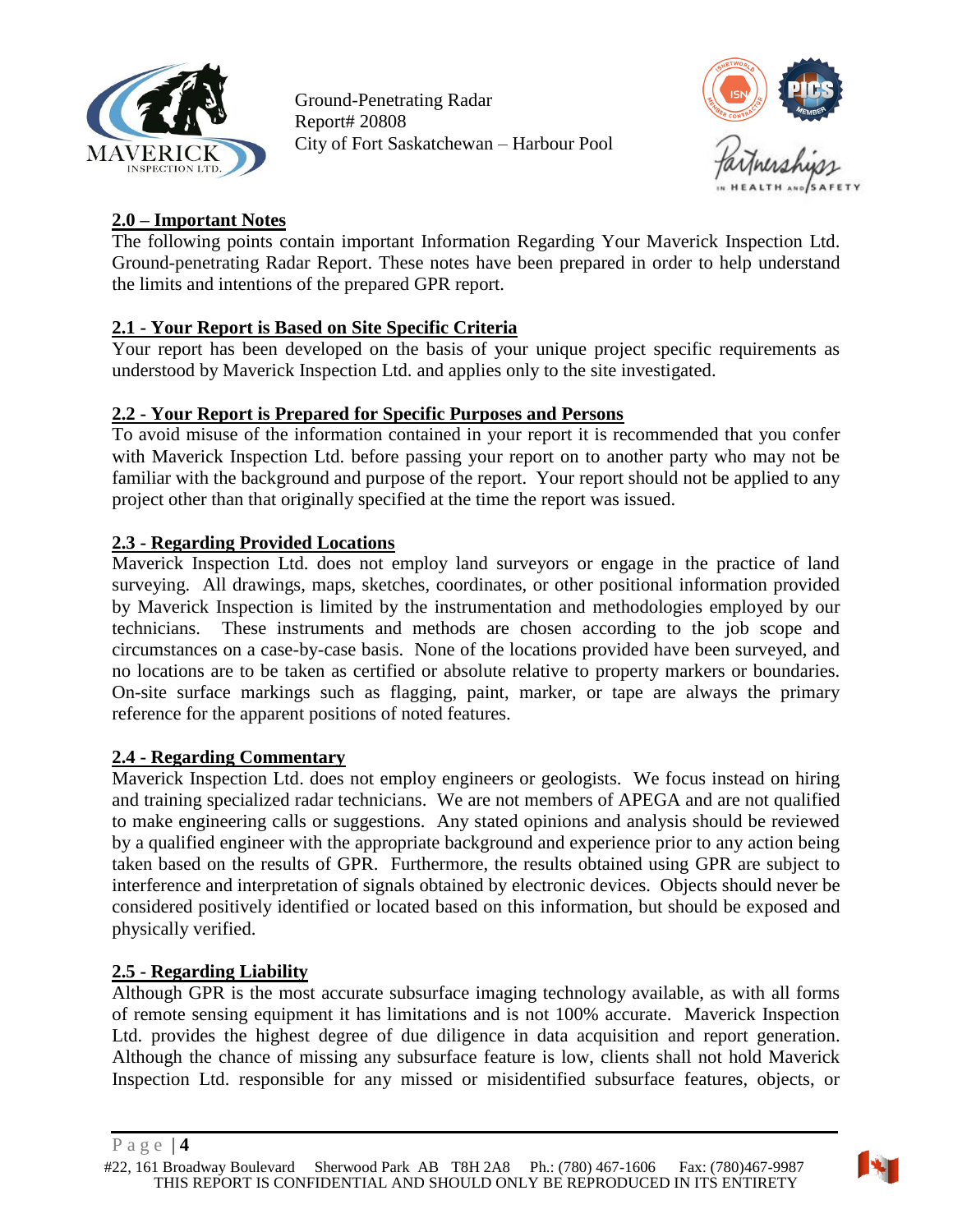



anomalies and will not be held liable for any loss or damages that come from any missed or misidentified subsurface features, objects or anomalies.

The effectiveness of GPR is highly dependent upon ground conditions. GPR can be adversely affected by conductive soils, water saturation, highly variable soil types, surface interference or obstruction and other factors which are outside of our control.

#### <span id="page-4-0"></span>**2.6 - Principles of Ground-penetrating Radar**

Ground-penetrating radar (GPR) is a non-intrusive method of detecting buried objects or substances in a nonconductive material through the use of UWB radio waves.

GPR systems work by emitting a short electromagnetic pulse in the ground through a wide-band antenna. Reflections from the ground are then measured to form a vector. An image is built by displaying these vectors side by side with the displacement of the antenna. By moving the antenna along a line and taking regularly spaced acquisitions, it is possible to construct an image representing a vertical slice of the ground. The GPR system is connected to a laptop computer that displays these images in real-time. The data is also recorded on the computer for later interpretation and processing.

### <span id="page-4-1"></span>**2.7 - Basic Information Regarding the GPR System Used**

The system that Maverick Inspection Ltd. currently utilizes is the  $CX-11@$  made by Mala Geoscience Inc. The unit operates at a frequency of 1.6GHz. The transmitter and receiver are both contained in a single unit. The unit incorporates an electronic encoder wheel allowing us to very accurately measure distances and locations. This unit is connected to a "Digital Video Logger" (DVL) which captures and displays the data which can be viewed in real time, and can be transferred to a laptop or PC.

The GPR system used by Maverick to perform the inspection was designed and optimized for concrete inspection, and was chosen for this task because of its size, frequency, reliability, and integrated features/filters, and gain settings.

The system performs a "Power-On Self Test" and will *fail* if not properly calibrated, or if some other problem will not allow the system to function adequately.

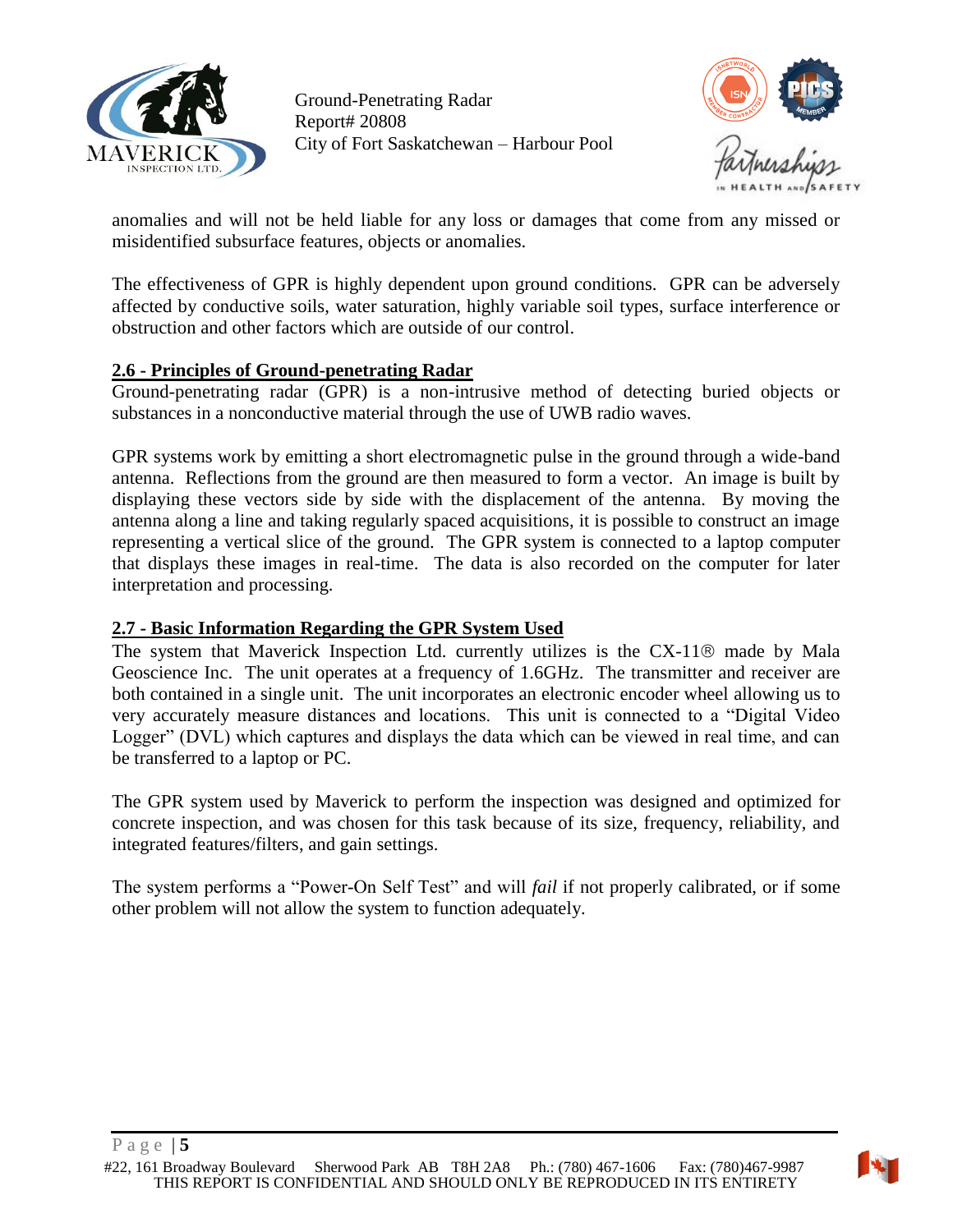



### <span id="page-5-0"></span>**3.0 - Overview/Methodologies**

A Grid Origin was selected. The Grid Origin was located approximately 0.3m west of the eastern edge of the pool, and approximately 0.3m south of the northern edge of the pool.

Data from the pool basin was gathered as a series of parallel lines spaced at 0.3m on center. Lines were gathered from north to south, working westward and ending at the shallow/deep transition in the pool basin. Data was gathered in this fashion throughout the entire lap/lane area and into the shallow "Beach" area ending at the steps located on the western edge of the beach.

Additional scanning was conducted in the deep end of the pool with lines gathered from south to north, ending at the shallow/deep transition point. These lines were also gathered at 0.3m line spacing and coverage included the entirety of the floor space at the deep end of the pool.

Scanning of the transition ramp from shallow to deep was completed. The lines from this area were gathered at each edge of the pool and centered on each of the six dark-tiled swimming lanes.

Scanning was conducted along the pool deck surrounding the pool basin. Lines were generally gathered in sets of parallel lines including several lines gathered on the eastern, southern and western edge of the pool. Field-notes were used to track the approximate position of each line of GPR data which was gathered. The field notes included approximate positions, measurements and file-name references allowing Maverick's technicians to resequence the data using a proprietary third-party software suite.

The walls of the pool basin were scanned. The shallow end was scanned by standing in the pool basin. The top of the scanning was limited by the reach of the technicians, but was generally conducted from the pool basin floor to a point within a few cm of the top edge of the pool basin.

The deep end of the pool was scanned in two phases. The lower portion of the wall was scanned by standing on the pool basin floor. The upper portion was scanned using a rolling scaffold system.

All wall-scanning was performed systematically using the following methods:

- A local origin was selected. Generally, this local origin is either a specific intersection of two walls, or else the edge of available scanned area. Portions of the shallow/deep transition zone could not be safely reached using a rolling scaffold.
- Lines of data were gathered from top to bottom.
- Lines were spaced approximately 0.15m apart on center.
- Data was gathered where ladders are present in the concrete walls, but the data quality in these areas is considered dubious because of the physical constraints of deploying GPR in these specific areas.



P a g e | **6**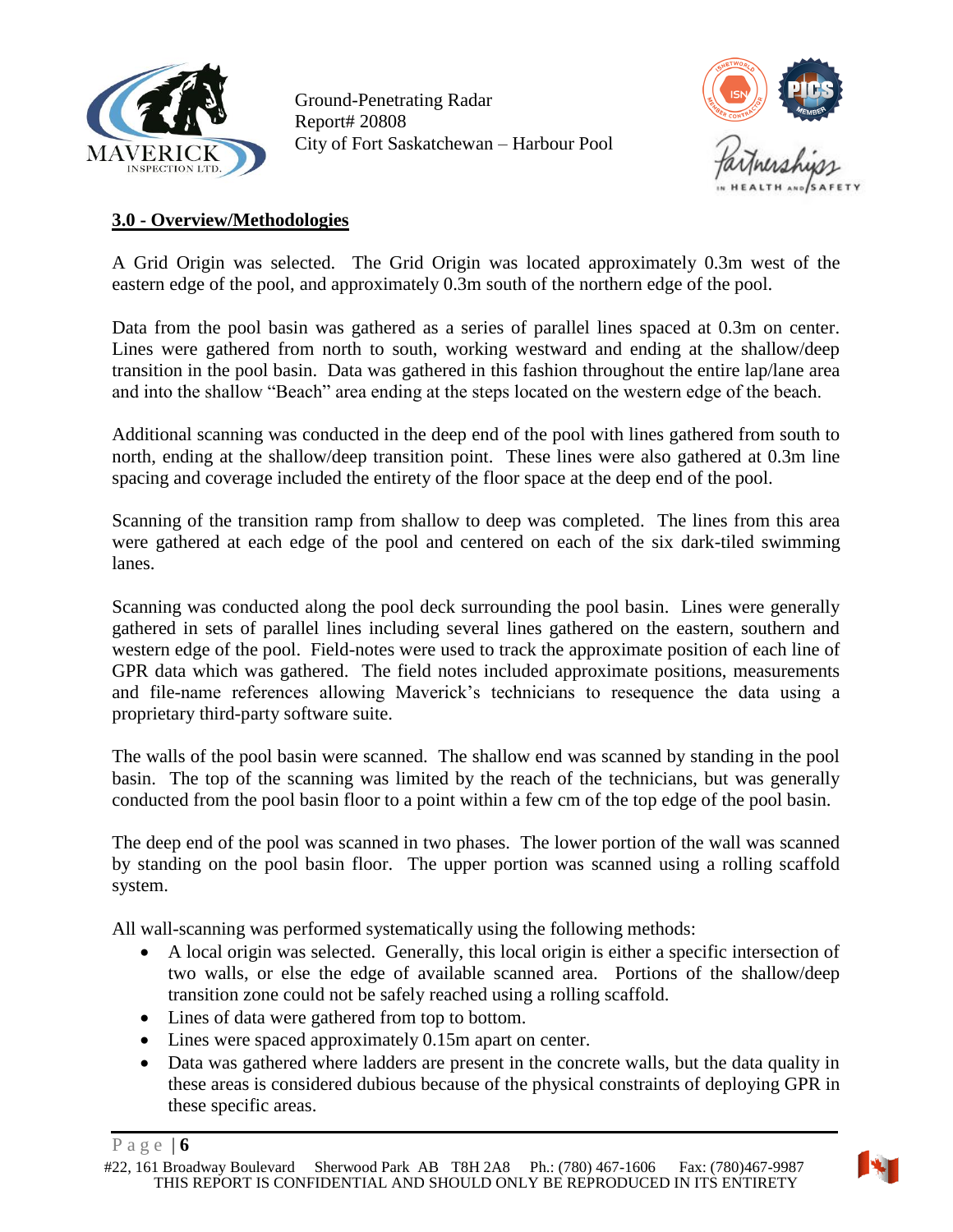

Ground-Penetrating Radar Report# 20808 City of Fort Saskatchewan – Harbour Pool



Once all of the data was gathered, and the positions of lines were recorded using field-notes, the data was imported into a proprietary third-party software suite. The software is able to display the original GPR profiles as they appeared at the time of scanning. In addition, the software is able to apply digital signal-processing including time-varying gain, bandpass filtering, background-noise removal and other useful signal enhancements as necessary. Base on user input, the software organizes the original data files and maps the relative position of the lines of data. Using this process, the software is able to perform advanced interpolations on adjacent and nearby lines of data to generate planview GPR reflectivity maps for various depths below grade. These maps can be used to track trends across lines of data which might not otherwise be obvious. Finally, the software creates a pseudo3D workspace into which these various data presentations can be projected, allowing the operator to cross reference the disparate data sets.

In general, when seeking GPR data consistent with voids, the primary point of interest lies at the concrete/soil interface. GPR works by detecting changes in dielectric properties between dissimilar materials. Concrete and most soils have similar dielectric properties, and therefore in the absence of voids, the GPR signature denoting this transition is relatively low-contrast and difficult to distinguish. In the presence of voids however, the GPR impulses transition from concrete to air, which is a significant dielectric contrast. This produces a bright, highcontrast and easily detected subsurface horizon within the data set. The detection of a concrete/air interface where slab-on-grade is expected yields the strongest evidence of subsurface voids.

Some irregular shaped voids or subsurface cavities will produce hyperbolic targets. Specifically, it will produce hyperbolic targets which are inconsistent with the pattern of rebar or wire-mesh found throughout the scanned area. The hyperbolic reflections produced by voids may be asymmetrical, and may appear to be randomly placed when compared against the background rebar patterns. They will also likely appear at different depths.

In the absence of significant subsurface voids, Maverick was asked to examine the data for indications of honeycomb voiding or similar concrete defects. In this instance, Maverick used two avenues of investigation.

- 1. Obvious honeycomb void signatures tend to include variations in signal attenuation and/or signal velocity calculations based on hyperbola shape matching.
- 2. The Harbour Pool uses salt-water. Salt-water is not transparent to GPR while concrete is. It is therefore reasonable to presume that areas which contain salt-water will appear less transparent than areas which do not. Given that the pool was drained and dried prior to our arrival on-site, areas in which the signal is more strongly attenuated can be associated with areas in which the salt-water has impregnated the concrete. The presence of salt-water within the concrete may cause corrosion of steel reinforcement bars and result in premature failure of the concrete structure.

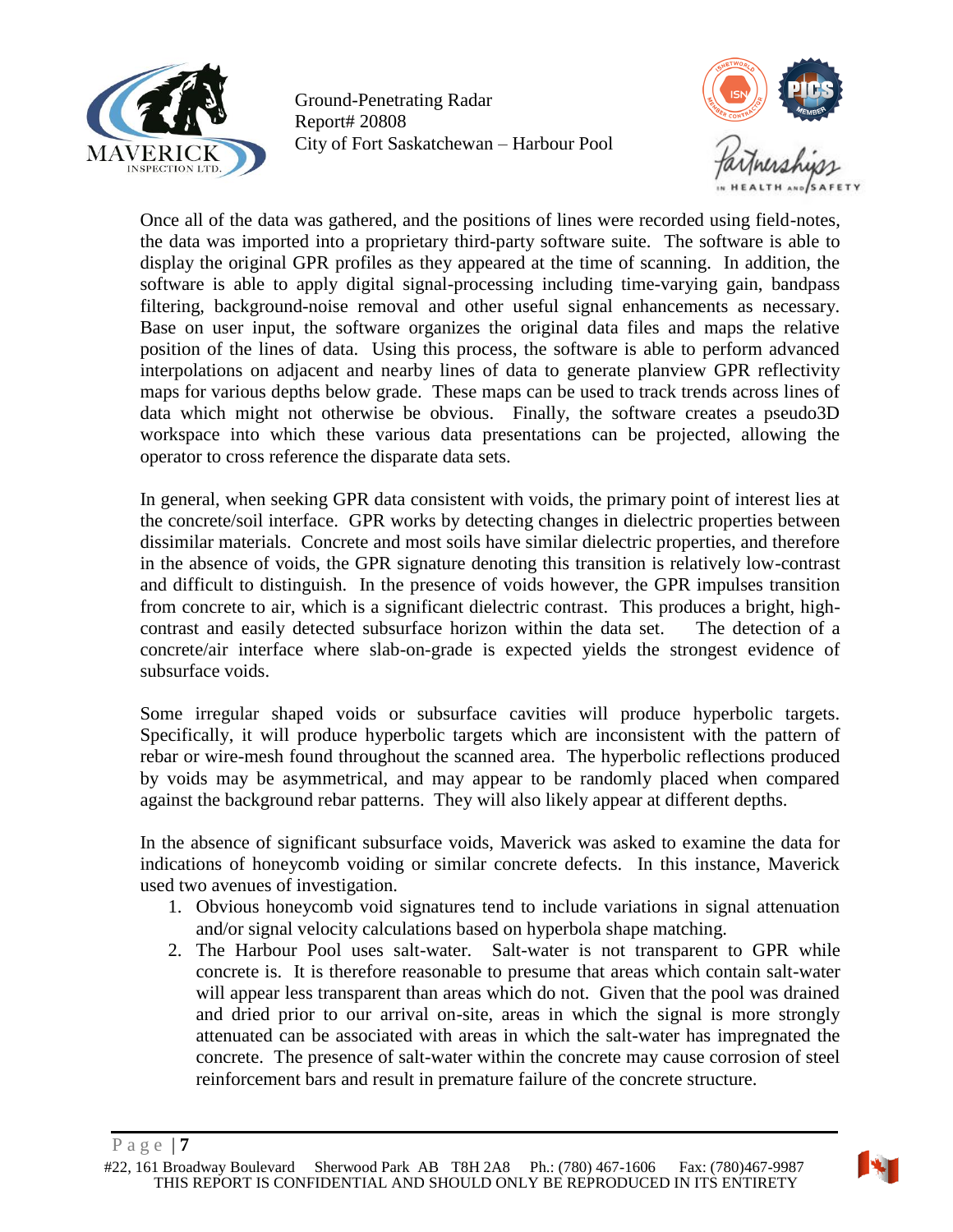



### <span id="page-7-0"></span>**4.0 - Results/Sample Data**



*Figure 01: Overlay of pool area drawing, pool basement drawing, GPR data coverage and reflectivity map from the bottom of the concrete slab.*

The data in the image above shows a large number of highly reflective areas. Typically, such strong reflectivity near the bottom of a concrete slab would coincide with suspected voids. The data lines up consistently with tunnels, rooms and other known voids, shown in the basement map. The areas surrounding tunnels all appear as relatively low reflectivity within a narrow and consistent range. The data which is shown in various shades of blue in the included imagery is considered low probability of voids. The areas within the tunnels and basement rooms all appear red, indicating a high probability of containing voids, which is exactly as expected.

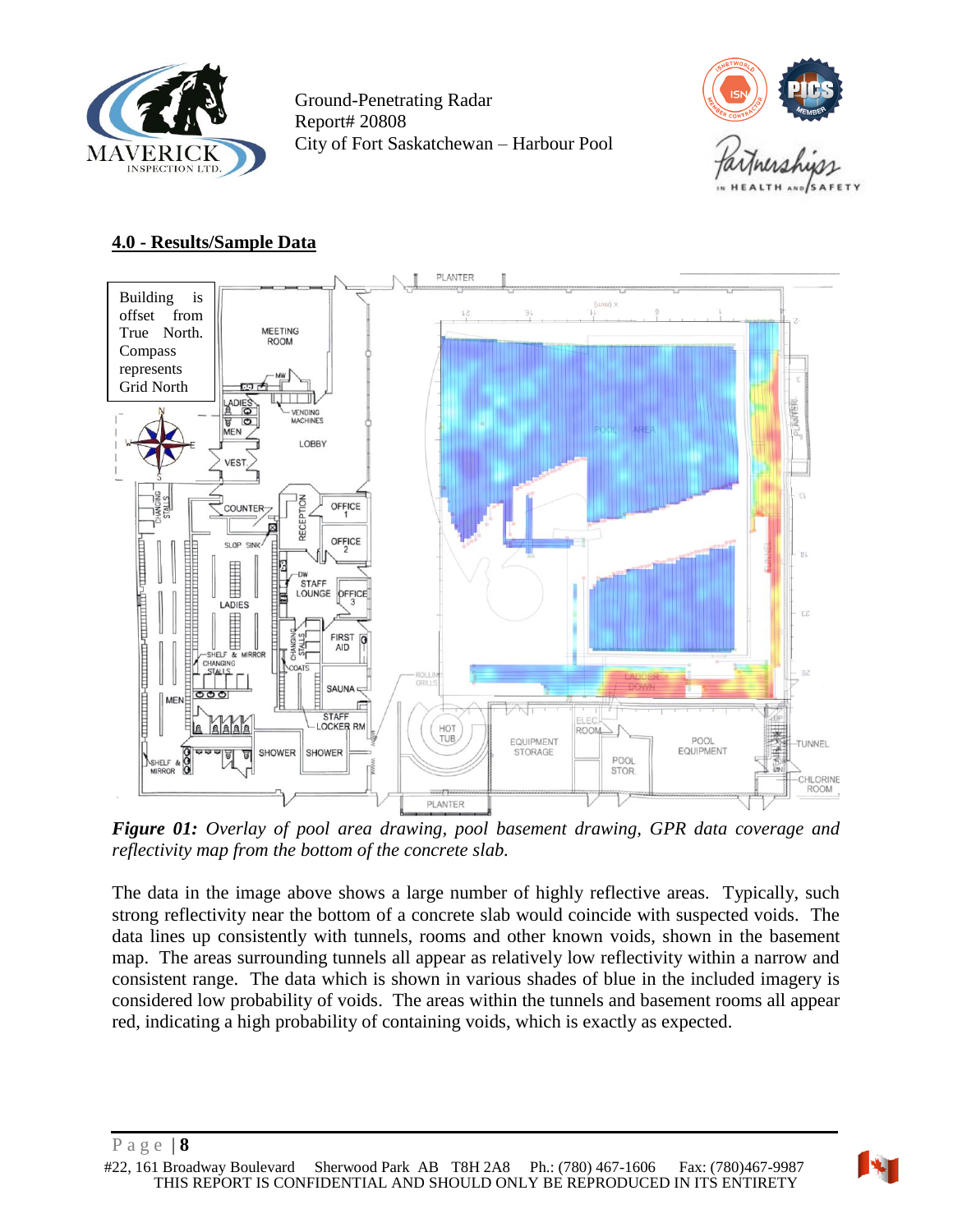



A few key areas were focussed on once it was determined that there was generally no evidence of critical and previously unknown voids.

These areas of focus correspond to unexplained and newly noted cracks in the concrete surrounding the pool basin.

At the northeast corner of the pool basin a crack has formed running roughly east/west, but curving towards the northeast. This crack appears to be located near the northern end of the tunnel system. The concern was described to Maverick as being that a potential void beyond the tunnel, and large amounts of shifting in this case, could allow water intrusion into the tunnel system.

The examination of the GPR data within this area yields little or no evidence of voiding beneath the pool deck slab.

There does appear to be a wider spacing of the steel reinforcement bars in this precise area. In the GPR data, which runs north to south, and displays the east/west rebar, there is a single space between two adjacent rebars which is approximately double the spaces between any of the other rebars. The location of this additional gap appears to coincide with the wall denoting the north end of the tunnel below. This may be as designed/intended.





*Figure 07: GPR Profile with some interpreted markings demonstrating a gap in the rebar in the vicinity of a known crack in the concrete. The GAP appears to be located above a concrete wall and may be as designed/intended.*

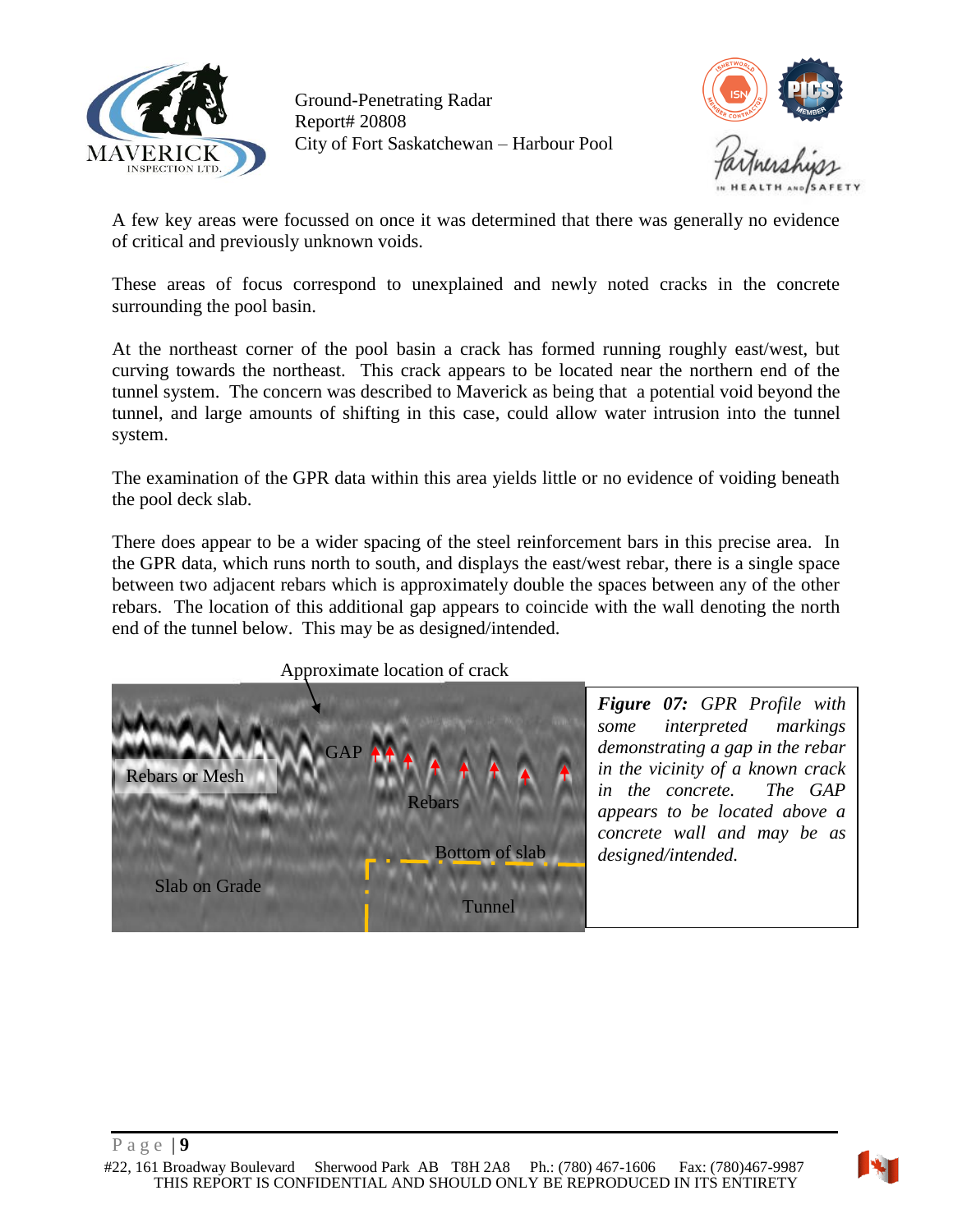



At the southwest corner of the pool another crack was noted, running approximately north/south from the edge of the pool. This location also lines up with end of a tunnel in the basement area.

The GPR data from this area indicates a transition from a structural slab containing multiple patterns of steel bar reinforcement to a slab-on-grade containing what appears to be wire-mesh. The crack which formed appears to be in the immediate vicinity of the slab change.



*Figure 02: GPR profile showing the transition from structural slab to wire-mesh slab-on-grade.*

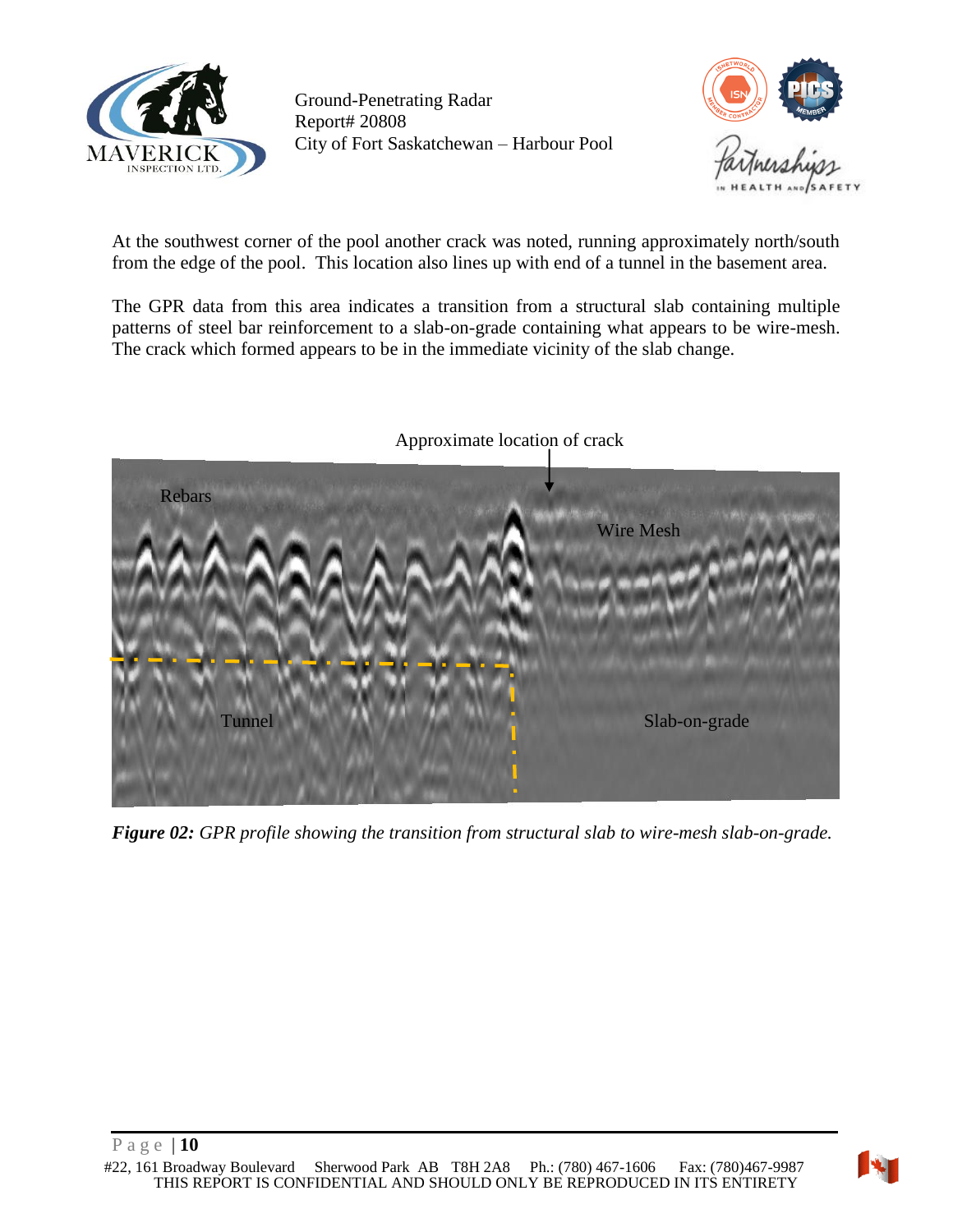





*Figure 03: A photograph of the "island" structure which includes an unexpected crack in the concrete parallel to its south face.*

The island area was examined using GPR. The lines of data immediately adjacent to the island show a complete lack of top-surface rebar. It may be that the rebar was cut and removed when the island was installed, or it may be that the area was designed to allow for relative movement between the main column and the rest of the pool deck.



*Figure 04: Two adjacent GPR profiles. The left image was gathered approximately 0.4m from the island, the right image was gathered 0.1m from the island.*

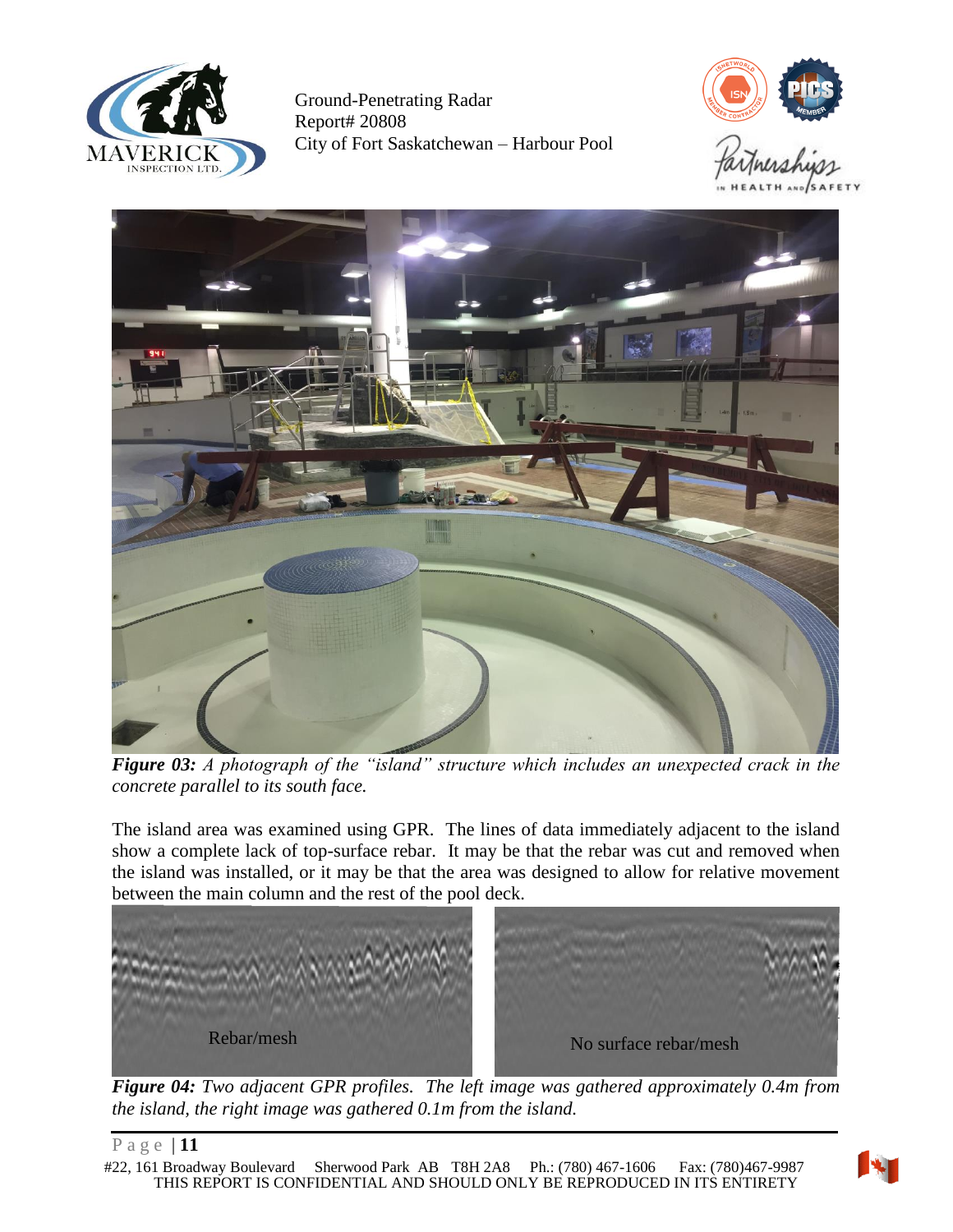



### <span id="page-11-0"></span>**4.1 - Sample Data and Imagery**

**Note: The data shown here was not gathered at the Fort Saskatchewan Harbour Pool and has been included to demonstrate cases of known subsurface voiding and honeycomb voiding as seen in other structures.**



*Figure 05: GPR Profile of data gathered in a pool basin.*

From a depth of 0-~40cm the data appears to attenuate as expected in a relatively thick slab-ongrade. At ~40cm, there is a strong horizon which is visible across the entire GPR profile. This horizon denotes a concrete-air interface and was used to determine that a void-space existed beneath this pool. Consultation with an engineering drawing from this location later corroborated that the pool was built on its own footings as a structural element of the building in which it had been installed. Voiding beneath this particular pool basin was actually part of its design.

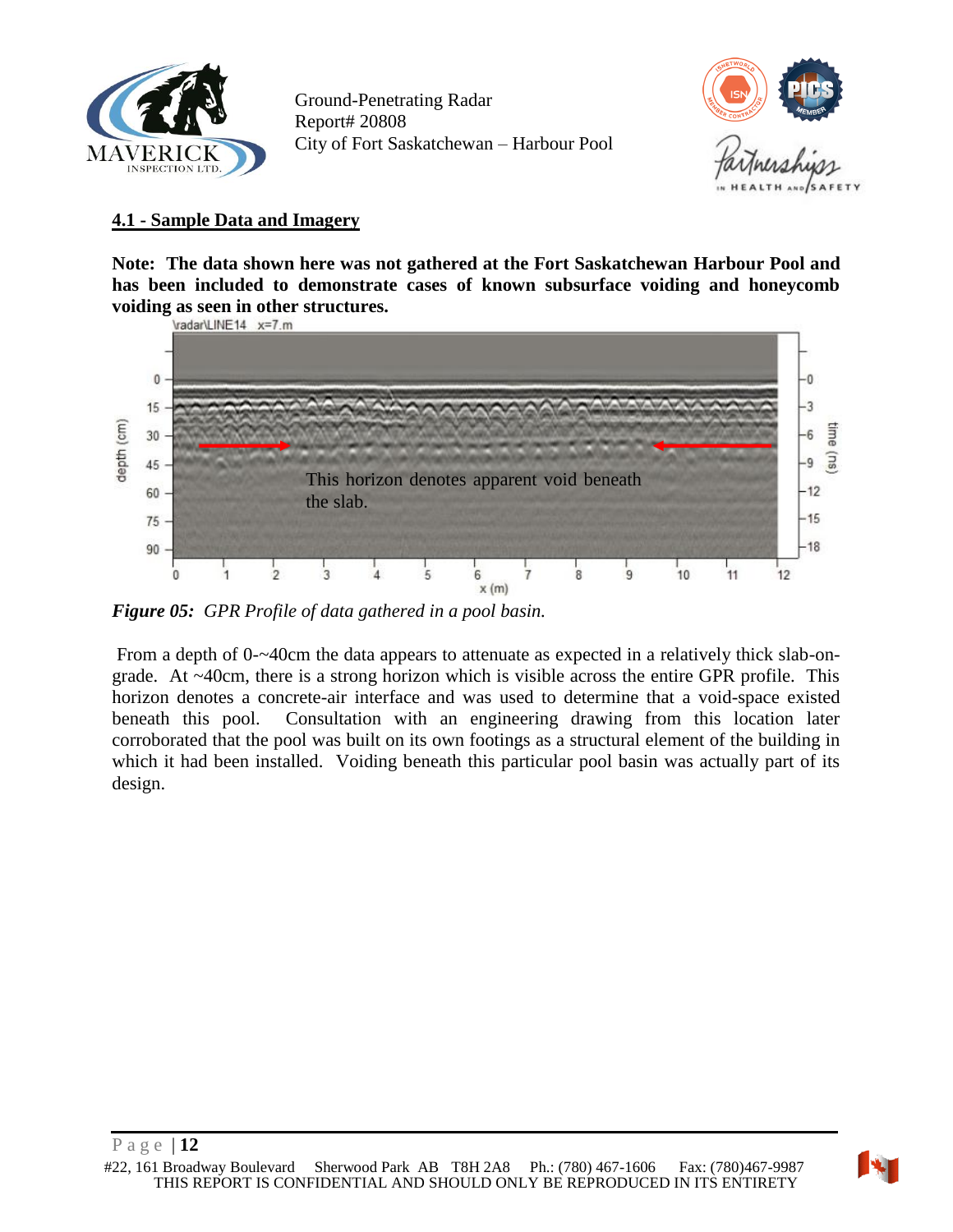



**Note: The data shown here was not gathered at the Fort Saskatchewan Harbour Pool and has been included to demonstrate cases of known subsurface voiding and honeycomb voiding as seen in other structures.**



*Figure 06:GPR profile showing confirmed honeycomb voiding in a concrete structure.*

Honeycomb voiding is a relatively common failure in concrete and is the result of construction methods which fail to cause the cement and aggregate mixture in the concrete to settle appropriately. This causes air pockets to be trapped in the concrete. In the case of a salt-water pool basin, honeycomb voiding may provide a path for the salt-water to contact the steel reinforcement bars causing premature corrosion and rebar failure.

In the figure shown above, three of the profiles contain significant indications of honeycomb voiding near the concrete surface, while the other three do not. This was data gathered on an unrelated project. No such data was gathered at the Harbour Pool.